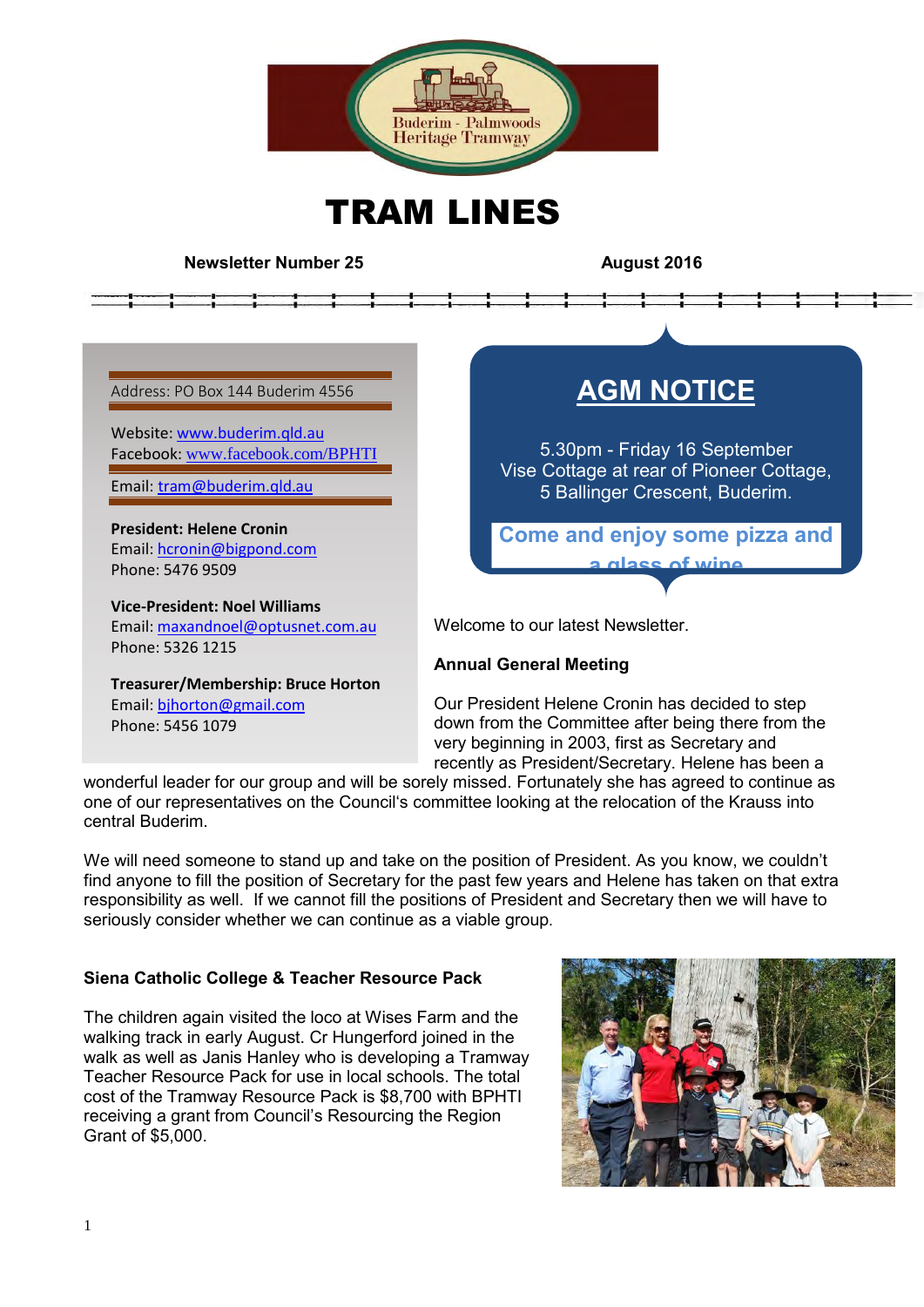**Tramway Digital Story** – BPHTI worked with Council to create a digital story of the tramway which combines still images and a recorded script. The project aims to create a short film referencing the development of the tramways, the influence on local communities and development of the Sunshine Coast region. It is designed to be engaging, factual and contemporary. This will be screened at the Buderim Hall on the  $3^{rd}$  September

### **Statement of Significance - KRAUSS Loco**

David Mewes visited Wises Farm in July to commence his Significance Assessment to enable him to prepare a Statement of Significance for our KRUASS loco in the hope that it can be listed as a heritage icon on the Queensland Heritage Register. David is the Curator of The Workshops Rail Museum, Ipswich and comes highly recommended by Queensland Museum and Sunshine Coast Council. We were successful in Councils major grant round, receiving a grant application of \$2640 to undertake this task.



#### **KRAUSS Display in Central Buderim**

The Krauss locomotive display is currently under development via Council's parks and gardens and a community taskforce which meets every second month. Council has confirmed \$19k is currently in the capital program for the 16/17 budget. This will complement BPHTI Jupiter's grant funds of \$31k. ie \$50k which will allow a detailed design to be finalised within the 2016/17 financial year. Funds still need to be obtained before construction works can progress so we have a long way to go.

#### **Heritage Tree Stump (Telco Road)**

As a result of representations made by us to Sunshine Coast Council the historic tree stump in Telco Road, Buderim, has been placed on the Council's significant tree register and action taken to preserve it. The stump is

#### **KRAUSS Models**

We have recently acquired a model of the old Buderim Tramway station, along with models of the KRAUSS loco, passenger cars and some wagons, from the family of the late Jim Fainges of Brisbane. Jim was a life-long friend of Tramway member Garth Fraser and, like Garth, was a model railway enthusiast. He made the models some years ago and Garth has been borrowing them for use with the diorama he has made of the Buderim Tramway yards and buildings.

To keep our profile up we participated in the following:

- BWMCA Expo.
- Australia Day Parade.
- Council's Sunshine Coast Heritage Guide.
- Councils Heritage Discovery Weekend.
- Councils Heritage Discovery Showcase at Eumundi.
- Mons School Centenary Celebration.
- Volunteers Expo at Lake Kawana Community Centre.

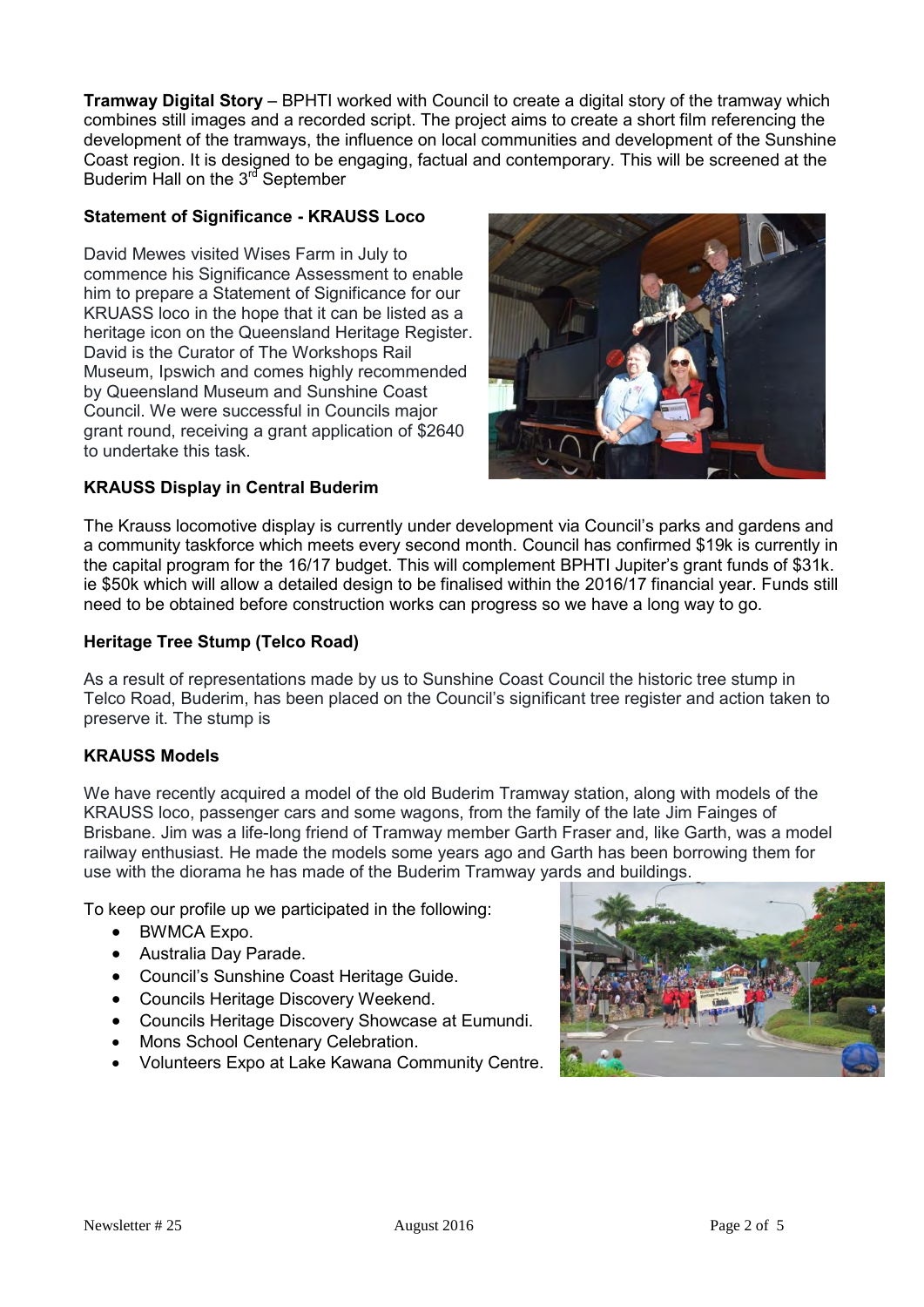We were asked to provide a speaker for the following organisations:

- Genealogy Sunshine Coast.
- Buderim Garden Club.

We have attended the following Sunshine Coast Council training workshops:

- The Australian Curriculum.
- Grant Writing Workshop.
- Statement of Significance.

We applied for and were successful with the following grants:

• Sunshine Coast Minor Grant \$2000. This enabled us to install interpretive signage at Guy Siding and Tom Rickards Park at a cost to BPHTI of \$1049.

Our Jupiter's Grant Acquittal for \$31,818.18 was due on 13 January 2016. This has been extended to January 2017.

**BPHTI Donation Box–** A new donation box has been built by our Vice President, Noel Williams. Noel has made a donation box with extra creativity using the outline of the Krauss loco – as you can see very eye catching and cute.

**BPHTI BANNER** – Stickerman Australia Pty Ltd were commissioned to design a new BPHTI banner that could be used for parades as well as displays.



**FUTURE MEETING DATES** - 5.00 pm at Vise Cottage rear of Pioneer Cottage.

- Friday October 21
- Friday November 18

You are invited to attend these general meetings and contribute your ideas.

Finally, the committee thanks you all for your continued support.